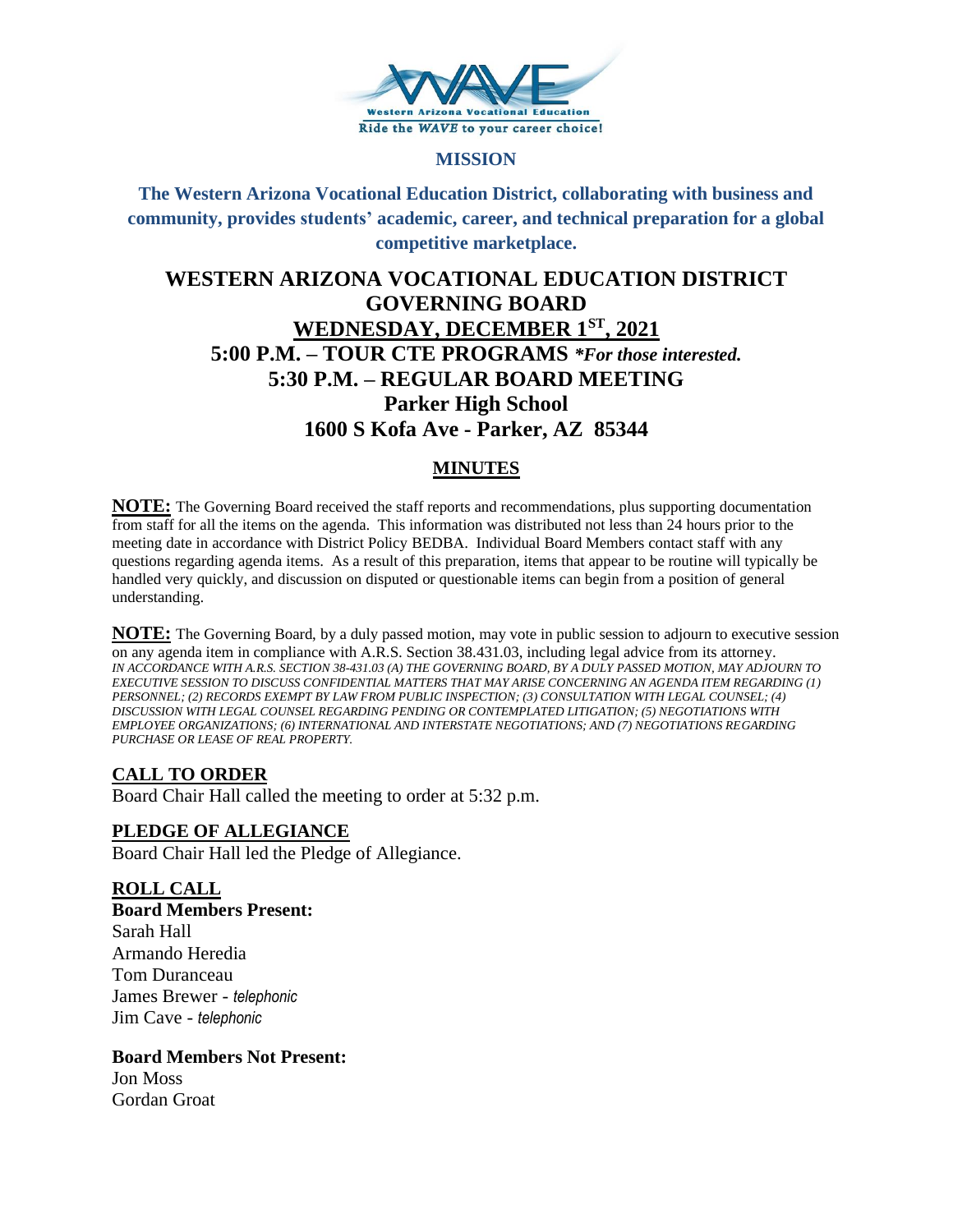#### REGULAR MEETING MINUTES December 1, 2021 WAVE GOVERNING BOARD **PAGE 2**

**Others present:** Superintendent West, Bev Goolsby, Kim Santangelo, Tony Mallinger, Cassie Vroegh, Richard Lamb, Marsha Becker, Joe Gonzales, Dena Gonzales, Thomas Vandegrift

## **CALL TO THE PUBLIC**

None.

### **AGENDA MODIFICATIONS**

Supt. West asked that the Board have Item #6 the Superintendent Evaluation moved after Item #10.

**Motion**: Board Member Duranceau made a motion to approve the agenda modification as presented. Board Member Heredia seconded the motion.

**Vote:** A vote was taken on the motion. AYES: Hall, Brewer, Duranceau, Heredia, Cave. NAYES: None. **MOTION CARRIED.**

# **WAIVER MOTION:**

**Motion**: Board Member Duranceau made a motion to waive the reading in full resolutions presented for adoption at this meeting. Board Member Heredia seconded the motion. **Vote:** A vote was taken on the motion. AYES: Cave, Hall, Heredia, Duranceau, Brewer. NAYES: None. **MOTION CARRIED.**

### **SUPERINTENDENTS REPORT**

Superintendent West reviewed her monthly events to include district operations, travel and legislative updates. She added there has been no information received on Governor Ducey's required response to the federal government regarding his uses of federal COVID funding.

### **WAVE Outstanding Work Award**

Mr. Mallinger presented the award to Joe Gonzales IT support at Parker High School.

### **CTE DIRECTOR REPORTS**

As included in the Board packet.

# **GOVERNING BOARD MEMBER REPORTS**

Board member Duranceau attended the Culinary Dinner Series and thanked the WAVE instructors, staff and students on an exceptional job. He also took a tour of the Arizona Western College – Parker Campus with Richard Lamb prior to the meeting.

Board member Cave had visited with Supt. West and passed on her concerns to Rep. Cobb regarding the many state reporting/paperwork requirements.

### **ITEMS TO BE WITHDRAWN FROM CONSENT AGENDA** None.

### **CONSENT AGENDA**

- **1. Approve WAVE District operating expense vouchers and payroll vouchers.**
- **2. Discussion and possible action to approve the minutes of the November 3rd, 2021 Regular Board Meeting.**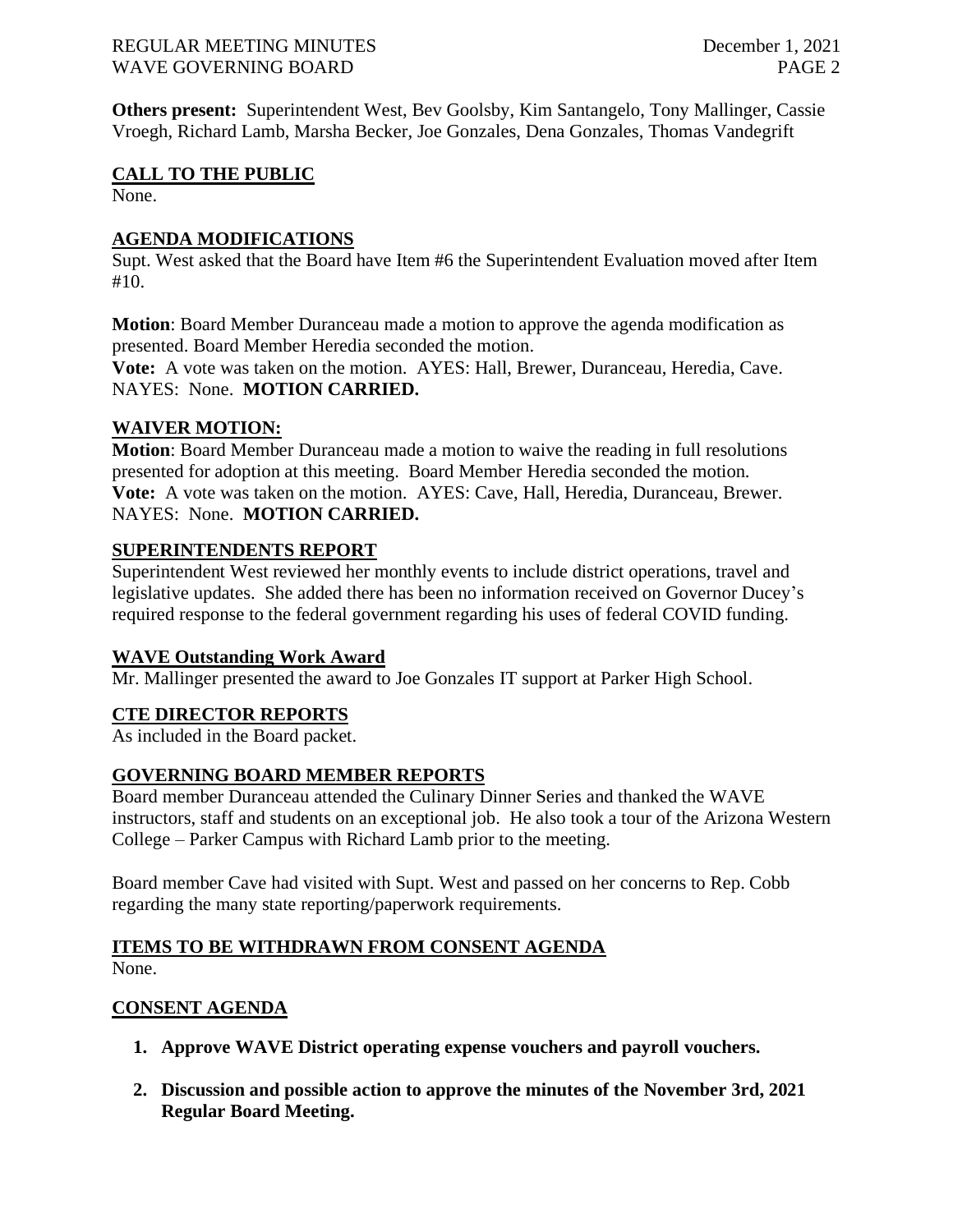#### REGULAR MEETING MINUTES December 1, 2021 WAVE GOVERNING BOARD **PAGE 3**

**Motion**: Board Member Heredia made a motion to approve the consent agenda as presented. Board Member Duranceau seconded the motion.

**Vote:** A vote was taken on the motion. AYES: Hall, Brewer, Duranceau, Heredia, Cave. NAYES: None. **MOTION CARRIED.**

## **OLD BUSINESS**

**3. Discussion and possible action on items relating to school closures, Board meetings, school reopening and COVID19 pandemic related issues to include but not limited to:**

The most recent ADM counts were communicated. Supt West added that Lake Havasu High School staff and Mr. Becker, Principal, have been very helpful and supportive when dealing with COVID positive case notification and quarantining.

She also provided an update on the State of AZ OSHA Plan that included vaccination and testing/masking requirements. At this time, a stay has been issued by the Fifth Circuit, which means no steps towards implementation or enforcement can take place until rulings occur.

### **4. Discussion and information on WAVE Governing Board redistricting. Information Only.**

Board Member Duranceau and Supt. West updated the Board on their meeting with the consultant. There is not much to report at this time. The consultant would like the District to submit a memo of what WAVE is hoping to see from the redistricting process. Board Member Duranceau will work with Supt West to create the memo.

### **NEW BUSINESS**

### **5. Second reading for discussion and action on change in policies as advised by the Arizona School Boards Association – Policy Services Advisory #712-715.**

Superintendent West reviewed the policy advisory as presented removing #714.

**Motion**: Board Member Heredia made a motion to approve the Policy Advisory #712-715 as presented. Board Member Duranceau seconded the motion. **Vote:** A vote was taken on the motion. AYES: Hall, Brewer, Duranceau, Heredia, Cave. NAYES: None. **MOTION CARRIED.**

### **6. Discussion and possible action on Superintendent's evaluation. The Board may vote to discuss this matter in executive session pursuant to A.R.S. § 38-431.03 (A)(1).**

# **7. Discussion and possible action on Governing Board Self-Evaluation**.

The results of the Governing Board Self-Evaluation were presented. The Board reviewed the results and specifically discussed strategies on how they can improve in the area of "…becoming acquainted with district personnel."